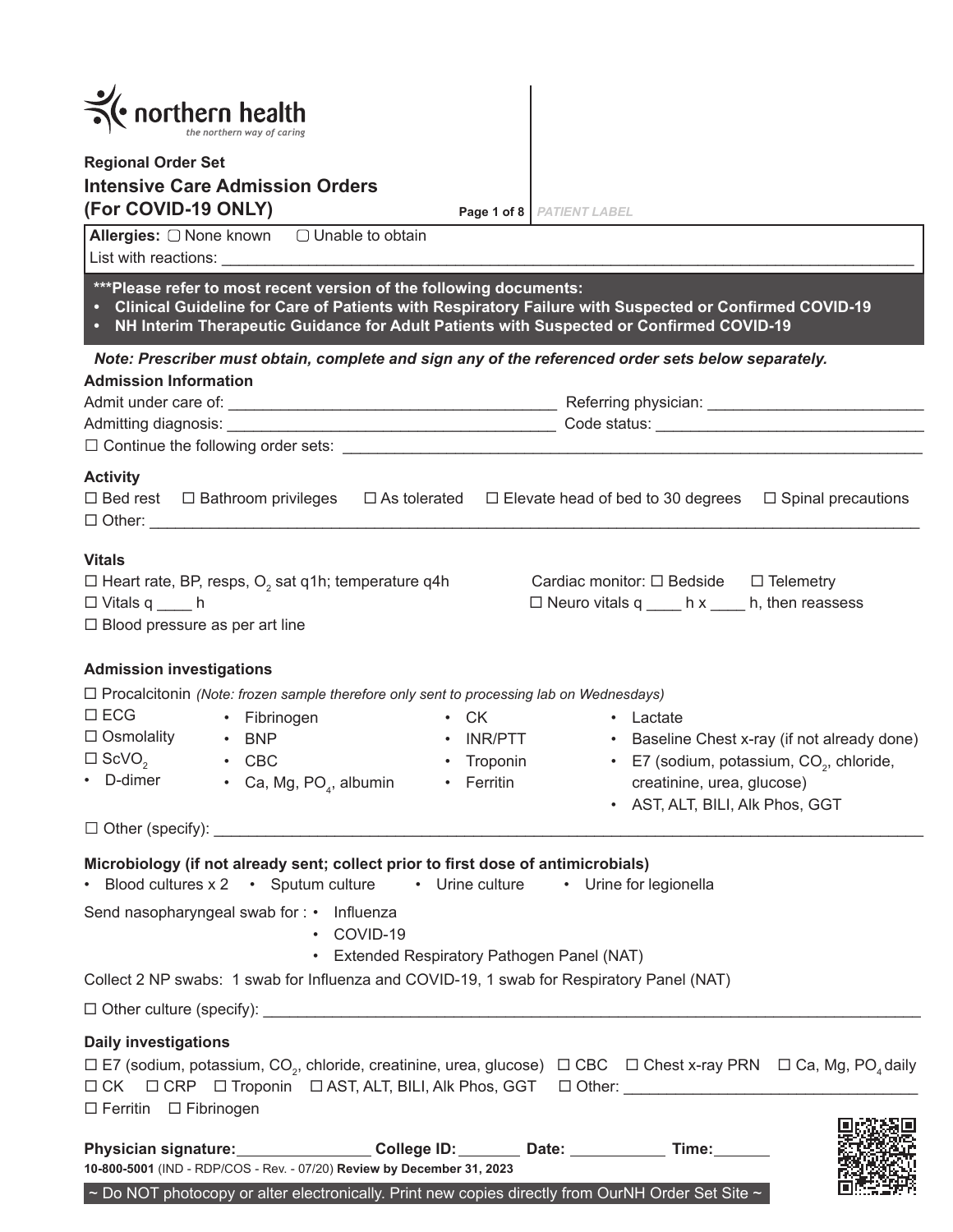| $\left\langle \cdot\text{ northern health}\right\rangle$                                                                                                                                                                                                                                                                             |                                                                                   |
|--------------------------------------------------------------------------------------------------------------------------------------------------------------------------------------------------------------------------------------------------------------------------------------------------------------------------------------|-----------------------------------------------------------------------------------|
| <b>Regional Order Set</b>                                                                                                                                                                                                                                                                                                            |                                                                                   |
| <b>Intensive Care Admission Orders</b>                                                                                                                                                                                                                                                                                               |                                                                                   |
| (For COVID-19 ONLY)<br>Page 2 of 8   PATIENT LABEL                                                                                                                                                                                                                                                                                   |                                                                                   |
|                                                                                                                                                                                                                                                                                                                                      |                                                                                   |
| Sedation/analgesia<br>Ventilated patients: □ Refer to Sedation and Analgesia Orders for Mechanically Ventilated Patients (See page 4)<br>$\Box$ acetaminophen 1 g PO q6h $\Box$ Regularly scheduled or $\Box$ PRN for pain<br>$\Box$ acetaminophen/caffeine/codeine 30 mg (Tylenol #3 or equivalent) 1 to 2 TABS PO q4h PRN for pain |                                                                                   |
|                                                                                                                                                                                                                                                                                                                                      |                                                                                   |
| □ HYDROmorphone ______ mg □ PO □ Subcutaneous □ IV q ______ h PRN for pain                                                                                                                                                                                                                                                           |                                                                                   |
| Hemodynamic management                                                                                                                                                                                                                                                                                                               |                                                                                   |
| Goal: $\square$ MAP: _______________________________ $\square$ Systolic blood pressure: _____________________                                                                                                                                                                                                                        |                                                                                   |
| $\Box$ ScVO <sub>2</sub> : $\Box$ ScVO <sub>2</sub> : (60 to 80%) Goal in sepsis equal to or greater than 70%                                                                                                                                                                                                                        |                                                                                   |
| Goal: □ NS □ D5NS □ LR □ D5W □ ½NS                                                                                                                                                                                                                                                                                                   |                                                                                   |
|                                                                                                                                                                                                                                                                                                                                      |                                                                                   |
| □ Add KCI ________________________ mmol/L                                                                                                                                                                                                                                                                                            |                                                                                   |
| <b>Respiratory management</b><br>Corticosteroids: Indicated in critically ill patients for up to 10 days. Note: Higher doses may be required for other indications (e.g.<br>refractory septic shock).<br>$\Box$ dexamethasone 6 mg $\Box$ PO $\Box$ IV q24h x 10 days<br>$\Box$ Other:                                               |                                                                                   |
| Ventilated patients: □ Refer to Ventilator Admission Orders (see page 6)<br><b>Non-ventilated patients:</b><br>$\Box$ O <sub>2</sub> to maintain saturations equal to or greater than $\Box$                                                                                                                                         |                                                                                   |
| $\Box$ ipratropium 20 mcg metered dose inhaler (MDI) with spacer 2 puffs<br>$\Box$ salbutamol 100 mcg metered dose inhaler (MDI) with spacer 2 puffs<br>$\Box$ ABG on admission $\Box$ ABG PRN per RRT                                                                                                                               | $\Box$ q4h<br>$\Box$ q h PRN dyspnea<br>$\Box$ q4h $\Box$ q _______ h PRN dyspnea |
| <b>Nutrition</b><br>Access: $\Box$ NG<br>$\Box$ OG<br>$\Box$ NJ<br>$\square$ NPO<br>□ Enteral feeds as per dietitian<br>$\Box$ TPN as per dietitian<br>$\square$ Daily weight                                                                                                                                                        |                                                                                   |
| Glycemic control (glucose target 6 to 10 mmol/L)<br>□ Glucometer reading qid or q ___________ h<br>$\Box$ Insulin Infusion (See page 7)<br>□ Site-specific subcutaneous insulin orders                                                                                                                                               |                                                                                   |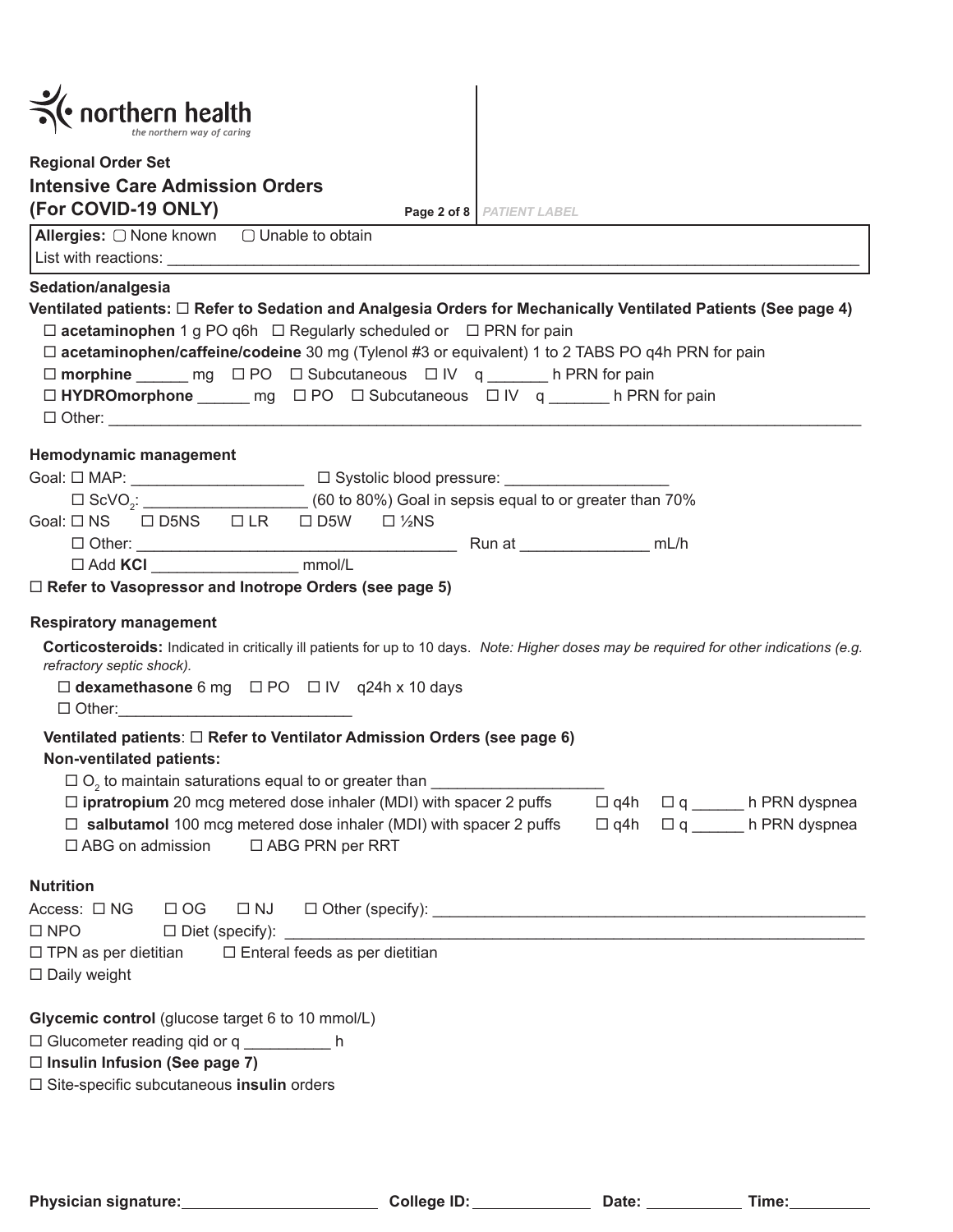| $\leq$ northern health     |  |
|----------------------------|--|
| the northern way of caring |  |

# **Regional Order Set Intensive Care Admission Orders (For COVID-19 ONLY) Page 3 of 8** *PATIENT LABEL*

**Allergies:** □ None known □ Unable to obtain List with reactions:

## **Anti-nausea medications**

**dimenhyDRINATE** 25 to 50 mg PO/IV/IM q4h PRN

**ondansetron** 4 to 8 mg PO/IV q8h PRN

 $\Box$  Other:

## **Stress ulcer prophylaxis**

| $\Box$ raNITIdine 150 mg PO/NG q12h (usual renal dysfunction raNITIdine dose: 150 mg PO q24h) |  |                                                                                                                     |
|-----------------------------------------------------------------------------------------------|--|---------------------------------------------------------------------------------------------------------------------|
|                                                                                               |  | $\Box$ pantoprazole 40 mg PO daily or $\Box$ pantoprazole 40 mg IV q24h or $\Box$ esomeprazole 40 mg via tube daily |
| $\Box$ Other:                                                                                 |  |                                                                                                                     |

## **GU**

 $\Box$  Insert Foley catheter

## **Call MD if urine output less than 30 mL/h x 2 consecutive hours**

**Electrolyte Replacement Protocol (see page 8)**

**VTE prophylaxis:** 

- **enoxaparin** 30 mg subcutaneous q12h (for patients 100 kg or less)
- **enoxaparin** 40 mg subcutaneous q12h (for patients over 100 kg)
- **enoxaparin** 30 mg subcutaneous q24h (for CrCl less than 30 mL/min)

**Medication reconciliation:** Complete Pharmanet medication reconciliation report

**Other medications:** See physician order sheets

- Ensure Pharmanet form is on the chart
- Reassess antibiotics in 72 hours

## **Referrals:**

 $\Box$  Physiotherapy  $\Box$  Social Worker  $\Box$  Spiritual/Religious Care  $\Box$  Aboriginal Patient Liaison Worker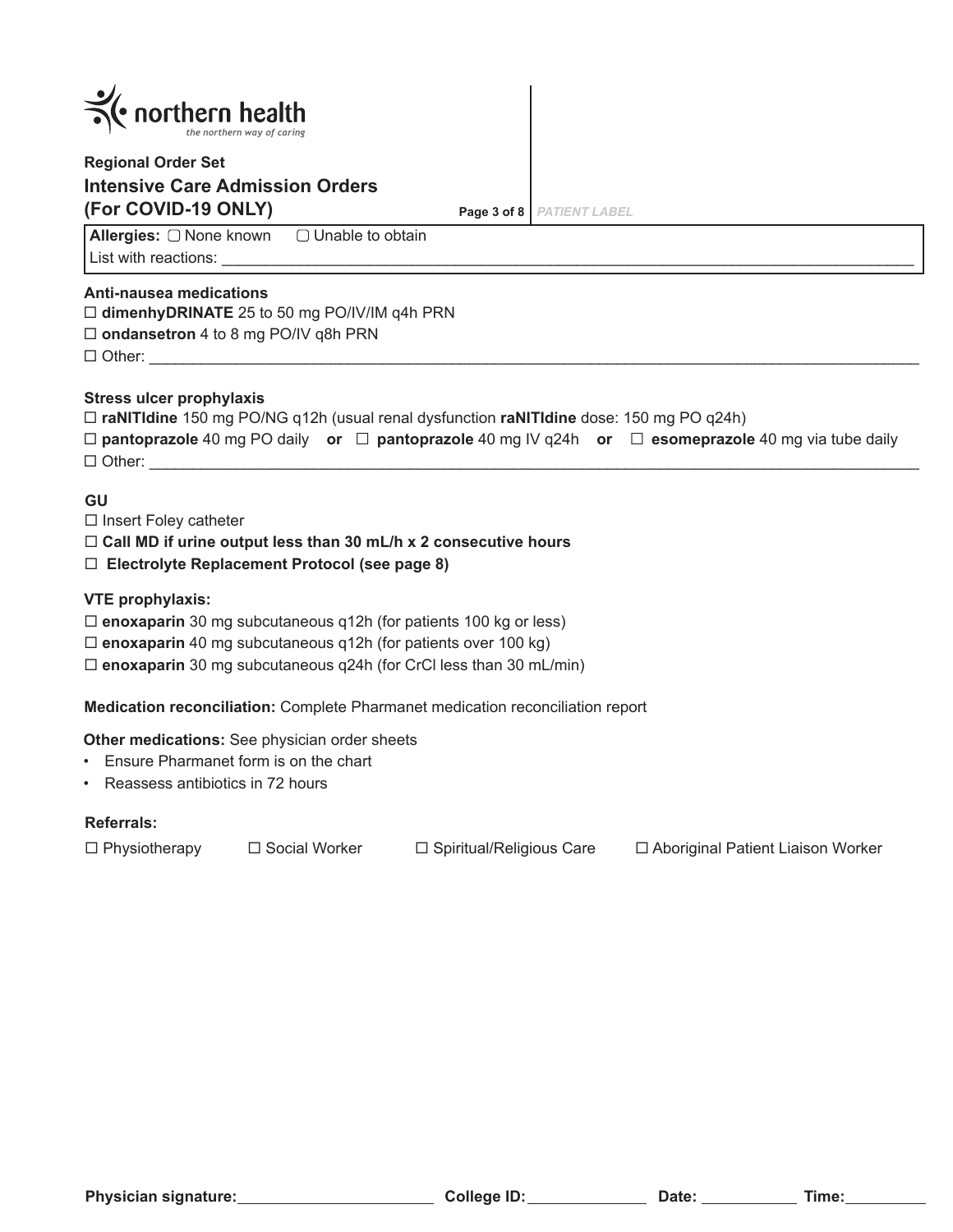

**Regional Order Set**

# **Intensive Care Admission Orders (For COVID-19 ONLY)**

**Page 4 of 8** *PATIENT LABEL*

**Allergies:** List with reactions:  $\Box$  Unable to obtain

## **Sedation and Analgesia Orders for Mechanically Ventilated Patients**

- 1. Physician's to review all previous narcotic and benzodiazepine orders prior to initiating the sedation protocol
- 2. Evaluate and document patient's RASS score q4h to assess sedation goal
- 3. Richmond Agitation Sedation Scale (RASS) goal (default is 0 to -1 unless otherwise ordered)
	- $\Box$  RASS 0 to -1
	- $\Box$  Other RASS target:

## **\*Usual criteria for deep sedation**

- (if goal is -4 or -5 document reason)
- $\square$  Deeper sedation needed to improve patient/ventilator synchrony
- $\Box$  To prevent patient movement
- $\Box$  As management of high intracranial pressure  $\vdash$
- $\square$  Ensure adequate sedation for all patients on neuromuscular blocker infusions
- 

| Score     | Term              | <b>Description</b>                                                   |
|-----------|-------------------|----------------------------------------------------------------------|
| $+1$ to 4 | Restless/agitated | Non-purposeful movements, pulls tubes, aggressive, combative         |
| 0         | Alert and calm    | Alert and calm                                                       |
| $-1$      | Drowsy            | Awakens to name with sustained eye contact<br>(more than 10 seconds) |
| $-2$      | Light sedation    | Awakens to name with eye opening/contact, not sustained              |
| $-3$      | Moderate sedation | Any movement in response to voice but no eye contact                 |
| $-4$      | *Deep sedation    | Any movement in response to physical stimulation                     |
| -5        | *Unarousable      | No response to any stimulation                                       |

## **Management**

## **A) Sedation**

- **Continuous IV infusions (preferred)**: Choose one
- Daily sedation hold at 0800 unless otherwise ordered
- **propofol** 5 mcg/kg/minute initial infusion, titrate up by 5 mcg/kg/minute until target sedation achieved (reassess continued use after 48 hours; maximum 50 mcg/kg/minute unless written otherwise)

**or**

□ midazolam 0 to 20 mg/h IV, titrate q15minutes to achieve target sedation

## **Bolus doses**

 **propofol** 10 to 20 mg IV q5minutes PRN to achieve target sedation (caution can cause hypotension) **midazolam** 1 to 5 mg IV q5minutes PRN to achieve target sedation

## **B) Analgesia (must be considered in all patients)**

**Continuous IV infusions (preferred)**: Choose one

 **fentaNYL** 0 to 200 mcg/h IV, increase by 5 to 25 mcg/h q15minutes PRN to achieve adequate pain control **or**

 **HYDROmorphone** 0.2 to 3 mg/h IV, increase by 0.1 to 0.5 mg/h q15minutes PRN to achieve adequate pain control **or**

 **morphine** 0 to 10 mg/h IV, increase by 1 to 5 mg/h IV q15minutes PRN to achieve adequate pain control **or**

 **ketamine** 0.1 to 0.5 mg/kg/h IV, increase by 0.1 mg/h q30minutes to achieve adequate pain control (caution can cause tachycardia and hallucinations)

## **Bolus doses**

**fentaNYL** 25 to 50 mcg IV q5minutes PRN to achieve adequate pain control

- **HYDROmorphone** 0.2 to 0.4 mg IV q15minutes PRN to achieve adequate pain control
- **morphine** 1 to 5 mg IV q5minutes PRN to achieve adequate pain control
- **ketamine** 5 to 20 mg IV q15minutes PRN to achieve adequate pain control

\*\*\*If unable to achieve target sedation, consider ICU delirium (May refer to **11-111-5032 Intensive Care Delirium Orders for guidance**)\*\*\*

**Note: These orders will self terminate on extubation. Order additional analgesia as required after extubation.**

**Physician signature: College ID: Date: Time:**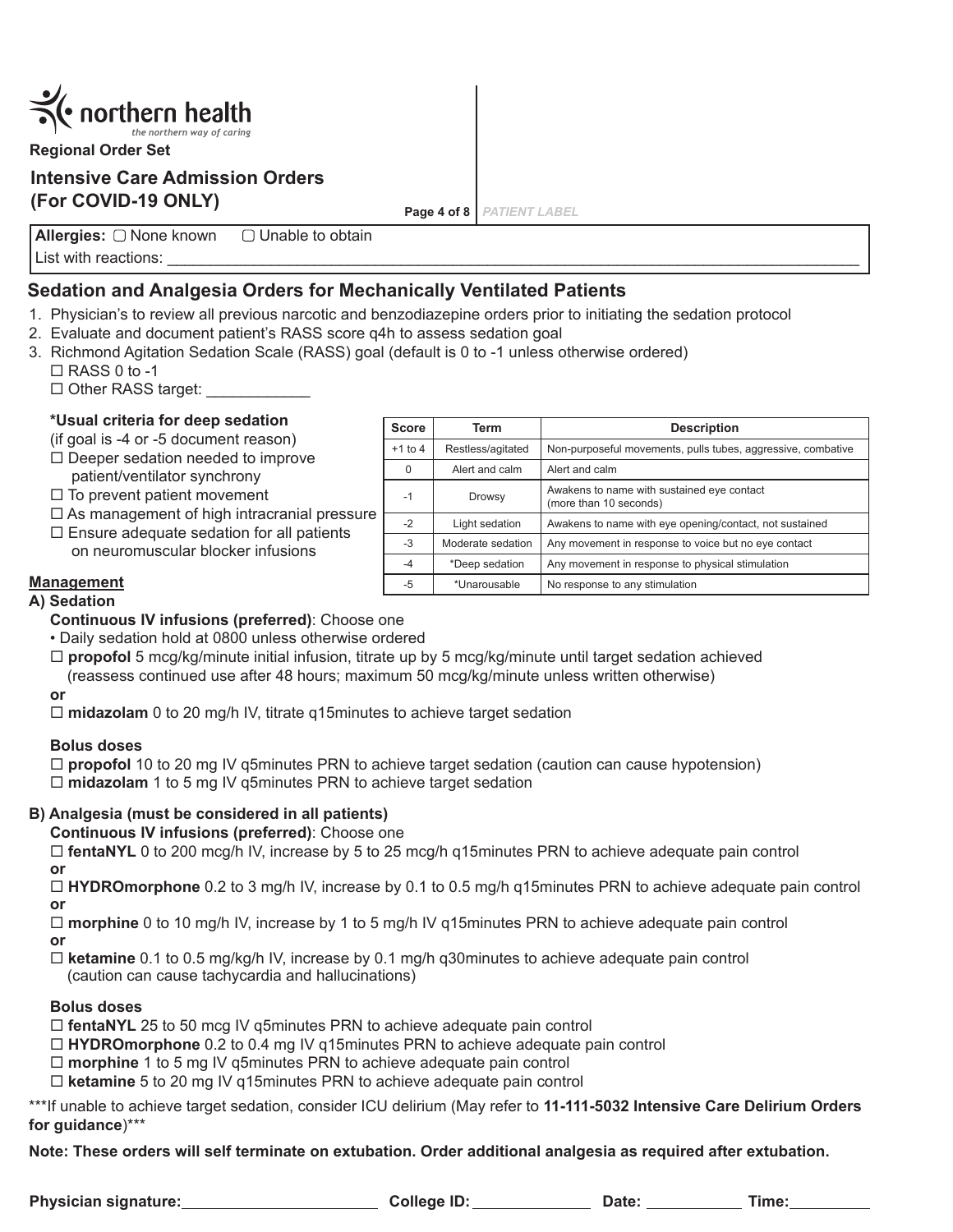| $\leq$ northern health<br>the northern way of caring                                       |             |                      |
|--------------------------------------------------------------------------------------------|-------------|----------------------|
| <b>Regional Order Set</b><br><b>Intensive Care Admission Orders</b><br>(For COVID-19 ONLY) | Page 5 of 8 | <b>PATIENT LABEL</b> |
| <b>Allergies:</b> $\Box$ None known $\Box$ Unable to obtain<br>List with reactions:        |             |                      |

## **Vasopressor and Inotrope Orders**

**Note: Vasopressors can be started via a peripheral IV (in the antecubital fossa or external jugular vein) in urgent situations for up to 4 hours. All vasopressors and inotropes should be given via central venous access when possible**

 $\square$  Insert an arterial line

 $\Box$  Central line (site:  $\Box$ 

#### **Management**

• Initiate vasopressors/inotropes in the following order:

#### **Management**

- □ Mean arterial pressure (MAP) greater than: \_\_\_\_\_\_\_\_\_\_\_\_\_(suggested greater than 65 mmHg for most patients)
- Systolic blood pressure greater than: \_\_\_\_\_\_\_\_\_\_\_\_
- $\Box~$  SvO $_2$  of 65 to 75%
	- To be measured q6h to q12h PRN

#### **Vasopressors**

- □ **norepinephrine** 0 to 20 mcg/minute continuous IV infusion
- **vasopressin** 0.02 to 0.04 units/minute continuous IV infusion *(as secondary vasopressor when indicated)*
- **EPINEPHrine** 0 to 10 mcg/minute continuous IV infusion *(caution in tachycardic patients and those with arrhythmias)*
- **phenylephrine** 0 to 200 mcg/minute continuous IV infusion *(Not first line vasopressor in septic shock. Can be used for patients with tachyarrhythmia.)*
- □ **DOPamine** 10 to 20 mcg/kg/minute continuous IV infusion *(as alternative to* **norepinephrine** *in patients with absolute or relative bradycardia)*

#### **Inotropes**

□ **DOBUTamine** 2.5 to 20 mcg/kg/minute continuous IV infusion

#### **milrinone**

- $\Box$  Loading dose: 50 mcg/kg IV over 10 minutes (optional)
- Maintenance dose: 0.125 to 0.75 mcg/kg/minute continuous IV infusion
- Start infusion at \_\_\_\_\_\_\_\_ mcg/kg/minute

#### **Directions for weaning of vasopressors/inotropes:** \_\_\_\_\_\_\_\_\_\_\_\_\_\_\_\_\_\_\_\_\_\_\_\_\_\_\_\_\_\_\_\_\_\_\_\_\_\_\_\_\_\_\_\_\_\_\_\_\_\_\_\_\_

**Physician signature: College ID: Date: Time:**

 $\overline{a}$  , and the set of the set of the set of the set of the set of the set of the set of the set of the set of the set of the set of the set of the set of the set of the set of the set of the set of the set of the set  $\overline{a}$  , and the set of the set of the set of the set of the set of the set of the set of the set of the set of the set of the set of the set of the set of the set of the set of the set of the set of the set of the set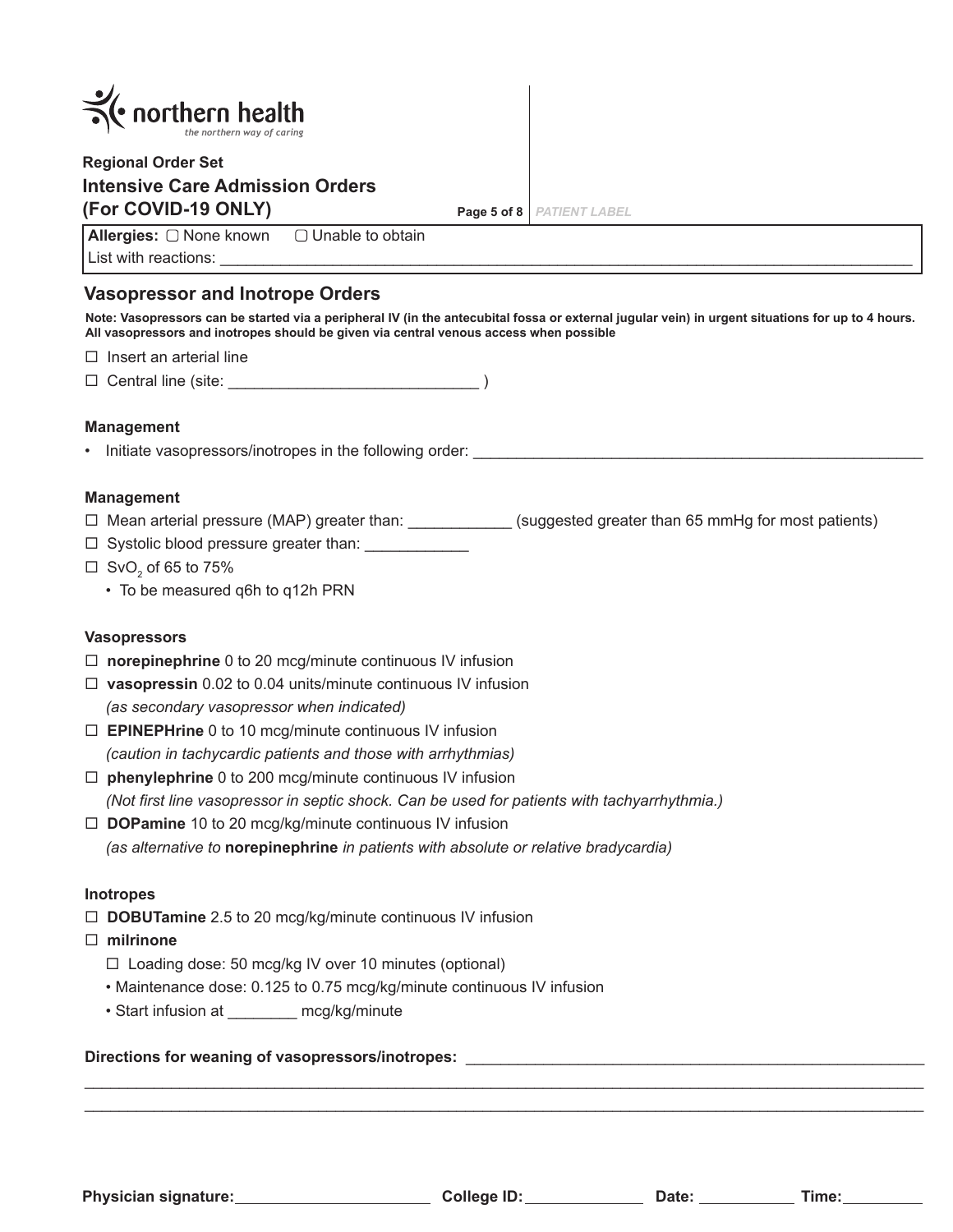| <b>Regional Order Set</b>                                                                                                                                                                                                                                                                                                                                                                                                                                         |
|-------------------------------------------------------------------------------------------------------------------------------------------------------------------------------------------------------------------------------------------------------------------------------------------------------------------------------------------------------------------------------------------------------------------------------------------------------------------|
| <b>Intensive Care Admission Orders</b>                                                                                                                                                                                                                                                                                                                                                                                                                            |
| (For COVID-19 ONLY)<br>Page 6 of 8   PATIENT LABEL                                                                                                                                                                                                                                                                                                                                                                                                                |
| Allergies: □ None known □ Unable to obtain                                                                                                                                                                                                                                                                                                                                                                                                                        |
| <b>Ventilator Admission Orders</b>                                                                                                                                                                                                                                                                                                                                                                                                                                |
| <b>Ventilation</b>                                                                                                                                                                                                                                                                                                                                                                                                                                                |
| • All patients to have their actual height measured/predicted body weight calculated                                                                                                                                                                                                                                                                                                                                                                              |
| • ABG goals: PH _____ PCO <sub>2</sub> _____ PaO <sub>2</sub> _____ SpO <sub>2</sub> _____ Frequency q ____ h and $\Box$ q ____ h PRN                                                                                                                                                                                                                                                                                                                             |
| $\Box$ Ventilator associated pneumonia prevention orders<br>• HOB greater than 30° • Mouth care • Assess EVAC ETT q2h and q ____ h PRN                                                                                                                                                                                                                                                                                                                            |
| $\Box$ Non-invasive positive pressure ventilation (NIPPV)                                                                                                                                                                                                                                                                                                                                                                                                         |
| Initial settings: IPAP _____ EPAP _____ FiO <sub>2</sub> _____ PAV% ____ RR ____                                                                                                                                                                                                                                                                                                                                                                                  |
| $\Box$ Changes as per Registered Respiratory Therapist (RRT)<br>• Adjust to keep patient comfortable                                                                                                                                                                                                                                                                                                                                                              |
| $\Box$ Contact physician for NIPPV changes                                                                                                                                                                                                                                                                                                                                                                                                                        |
| $\Box$ Invasive positive pressure ventilation (IPPV)<br>Initial settings: Mode _____ VT _____ Pressure _____ RR ____ PEEP ____ FiO <sub>2</sub> ____<br>$\Box$ Changes as per Registered Respiratory Therapist (RRT)<br>• Plateau pressure less than 30 cm H <sub>2</sub> O<br>• Vt goal: 6 to 8 mL/kg based on calculated predicted body weight<br>$\Box$ Recruitment maneuver q4h x 48 hours as per protocol<br>$\Box$ Contact physician for ventilator changes |
| <b>Specified protocol</b>                                                                                                                                                                                                                                                                                                                                                                                                                                         |
| $\Box$ 10-111-5078 Mechanical Ventilation in Patients with Acute Lung Injury (ARDS Protocol)                                                                                                                                                                                                                                                                                                                                                                      |
| □ 1-32-2-010 Airway Pressure Release Ventilation<br>Note - Prescriber must obtain, complete and sign any selected/referenced order set above or below separately.                                                                                                                                                                                                                                                                                                 |
| Weaning                                                                                                                                                                                                                                                                                                                                                                                                                                                           |
| While sedation on hold in AM as per Intensive Care Sedation and Analgesia Orders for Mechanically Ventilated<br>$\bullet$<br>Patients (see page 4)                                                                                                                                                                                                                                                                                                                |
| $\Box$ Spontaneous breathing trial (SBT) as per 1-32-2-020 Spontaneous Breathing Trial                                                                                                                                                                                                                                                                                                                                                                            |
| <b>Extubation</b><br>Difficult intubation: $\Box$ Yes $\Box$ No<br>$\Box$ Extubate when extubation criteria met as per (protocol/guidelines)<br>or<br>$\Box$ Notify physician when extubation criteria met                                                                                                                                                                                                                                                        |

## **Treatment**

**salbutamol** 100 mcg MDI 8 to 10 puffs through ventilator q \_\_\_\_\_\_ h and/or q \_\_\_\_\_\_ h PRN for shortness of breath

 **ipratropium** 20 mcg MDI 8 to 10 puffs through ventilator q \_\_\_\_\_\_\_ h and/or q \_\_\_\_\_\_ h PRN for shortness of breath **lidocaine** endotracheal 10 mg/spray 1 to 2 sprays via endotracheal tube q1h PRN for cough/comfort

**Physician Superior Scheme ID: Physician State:** Time: Time: Time: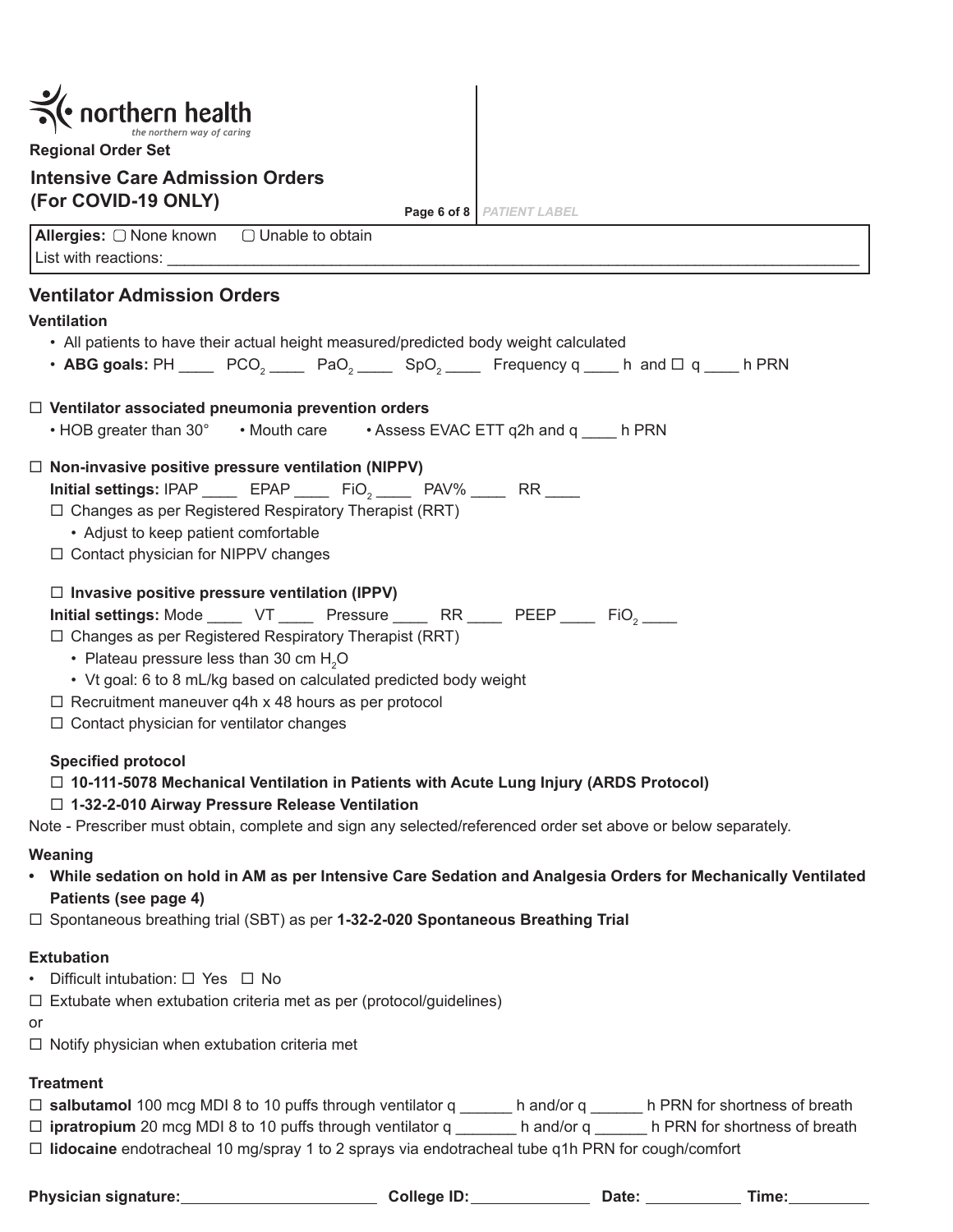

# **Regional Order Set Intensive Care Admission Orders (For COVID-19 ONLY) Page 7 of 8** *PATIENT LABEL*

**Allergies:** List with reactions:  $\Box$  Unable to obtain

## **Insulin Infusion**

## **Target range for glucose is 6 to 10 mmol/L**

= If glucose measurement is greater than 10 mmol/L repeat in 2 hours. If still greater than 10 mmol/L initiate orders below.

= This order set is not to be used for patients with diabetic ketoacidosis.

## **Glucose monitoring and adjustments**

- Measure glucose and adjust **insulin** as per orders below q2h until 3 glucose levels within range then q4h
- **• If glucose decreases by 50% or by greater than 2 ranges, or is less than 6 mmol/L.**
	- Measure glucose and adjust **insulin** as per orders below q1h until 3 glucose levels within range.
- Increase frequency if nutritional intake, sympathomimetic use or patient stability changes, or steroids are administered.
- If neurological status decreases, suspect hypoglycemia and perform STAT glucose check.
- Prime tubing with **insulin** solution prior to starting. **insulin** should be administered through a dedicated line.
- For patients without a previous history of diabetes mellitus, who have been stable for at least 48 hours on an infusion of less than 2 units/h, attempt to wean **insulin** off. Restart if glucose increases above target range.

| <b>Medication Orders</b>                                                                                                                                                                                                                                                                                                                                                                           |                                             |                                                                                                                                                      |                           |                                                                                                                  |                                   |
|----------------------------------------------------------------------------------------------------------------------------------------------------------------------------------------------------------------------------------------------------------------------------------------------------------------------------------------------------------------------------------------------------|---------------------------------------------|------------------------------------------------------------------------------------------------------------------------------------------------------|---------------------------|------------------------------------------------------------------------------------------------------------------|-----------------------------------|
| 1.                                                                                                                                                                                                                                                                                                                                                                                                 |                                             | Regular insulin infusion 1 units/mL concentration in NS.<br>Glucose greater than 10, start at 2 units/h; Glucose greater than 13 start at 4 units/h. |                           |                                                                                                                  |                                   |
|                                                                                                                                                                                                                                                                                                                                                                                                    |                                             | <b>Glucose</b>                                                                                                                                       |                           |                                                                                                                  |                                   |
| Less than 3 - Hold insulin infusion<br>4 to 5 Hold insulin infusion<br>$\cdot$ Give 50 mL D50W<br>• Check blood sugar q30min to q45min<br>• Give 10 ml D50W<br>Less than 4 - Hold insulin infusion<br>$\cdot$ Give 25 mL D50W<br><b>Restart</b> when glucose greater than 7, according to Rate<br><b>Recheck</b> q15 to 30min and follow restart<br>change "B"<br>guidelines for<br>4 to 5 glucose |                                             |                                                                                                                                                      |                           | If greater than 4 and decreased greater<br>than $50\%$<br>Decrease infusion rate by 50% and<br>recheck in 1 hour |                                   |
| Ranges                                                                                                                                                                                                                                                                                                                                                                                             | Increased from a lower range                |                                                                                                                                                      | Is within same range      |                                                                                                                  | Decreased from a higher range     |
| 5.1 to 8                                                                                                                                                                                                                                                                                                                                                                                           | No change                                   |                                                                                                                                                      | No change                 |                                                                                                                  | I Infusion (Rate change "B")      |
| 8.1 to 10                                                                                                                                                                                                                                                                                                                                                                                          | Increase by 0.5 units/h                     |                                                                                                                                                      | No change                 |                                                                                                                  | I Infusion (Rate change "A")      |
| <b>Ranges</b>                                                                                                                                                                                                                                                                                                                                                                                      | Decreased by less than 2 mmols or increased |                                                                                                                                                      | Decreased by 2 to 4 mmols |                                                                                                                  | Decreased by greater than 4 mmols |
| 10.1 to 12                                                                                                                                                                                                                                                                                                                                                                                         | Increase by 1 units/h                       |                                                                                                                                                      | No change                 |                                                                                                                  | I Infusion (Rate change "A")      |
| 12.1 to 18                                                                                                                                                                                                                                                                                                                                                                                         | Increase by 2 units/h                       |                                                                                                                                                      | Increase by 1 units/h     |                                                                                                                  | No change                         |
| 18.1 to 24<br>Increase by 3 units/h                                                                                                                                                                                                                                                                                                                                                                |                                             | Increase by 2 units/h                                                                                                                                |                           | No change                                                                                                        |                                   |
| Greater than 24<br>Increase by 3 units/h and call physician                                                                                                                                                                                                                                                                                                                                        |                                             |                                                                                                                                                      |                           |                                                                                                                  |                                   |

| Current rate of infusion | Rate change "A"        | Rate change "B"      |
|--------------------------|------------------------|----------------------|
| Less than 5.5 units/h    | Reduced by 0.5 units/h | Reduced by 1 units/h |
| 5.5 to 8 units/h         | Reduced by 1 units/h   | Reduced by 2 units/h |
| Greater than 8 units/h   | Reduced by 2 units/h   | Reduced by 3 units/h |

Note: Changes of glucose readings less than 1 may be within CBGM measurement error and should not be considered a significant change

Physician signature: <u>College ID: College ID: College ID: Date: Time:</u>